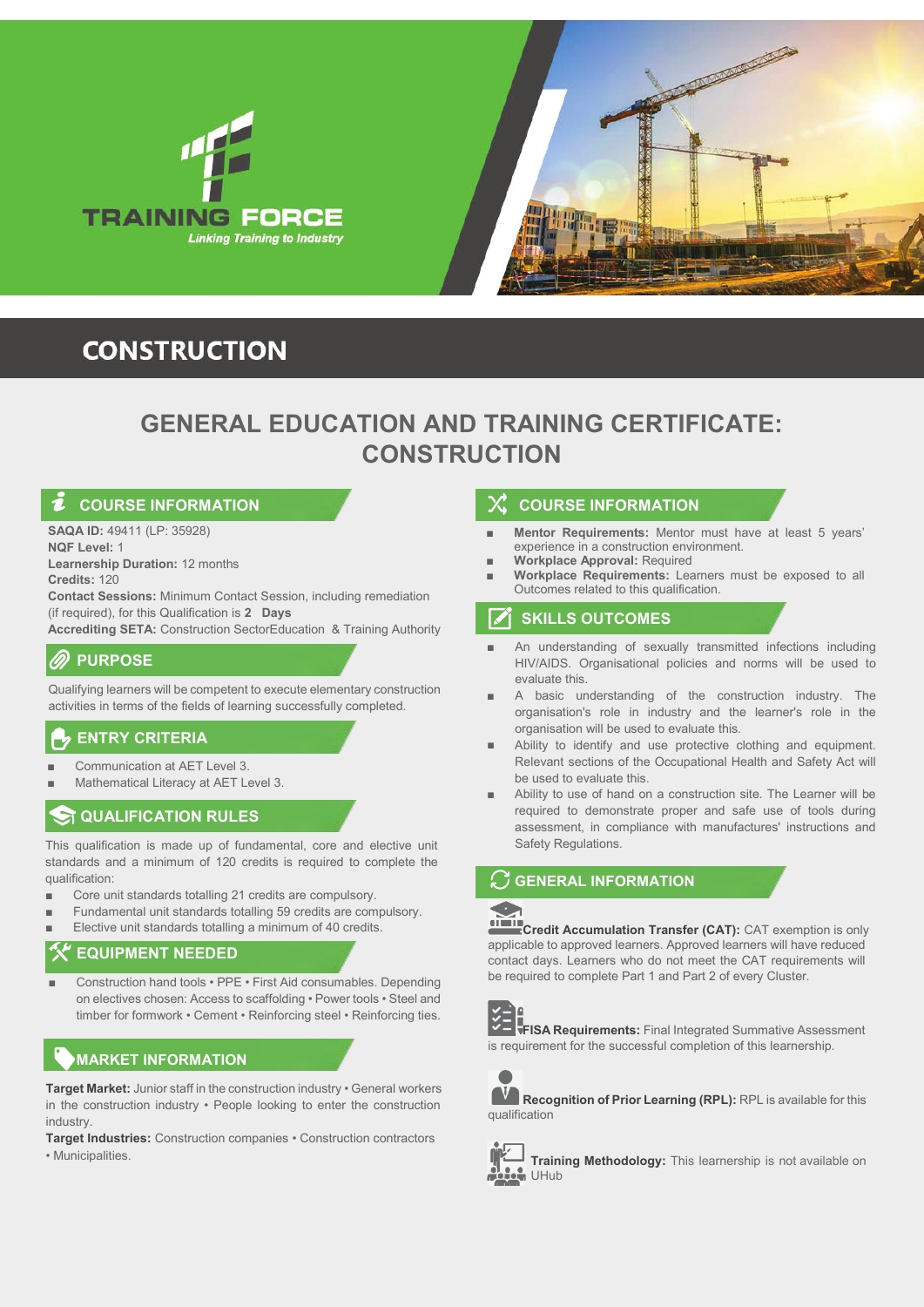



# **CONSTRUCTION**

### **UNIT STANDARDS**

### **Cluster 1 (compulsory) Communication Skills**

| <b>Outcome</b> | <b>SAQA ID</b> | <b>Name of Unit Standard</b>                                                               | <b>Credits</b> |
|----------------|----------------|--------------------------------------------------------------------------------------------|----------------|
| Fundamental    | 12449          | Engage in a range of speaking and listening interactions                                   | 6              |
| Fundamental    | 12453          | Use reading skills to respond to defined texts                                             | 8              |
| Fundamental    | 12460          | Write defined texts                                                                        | 6              |
| Fundamental    | 12462          | Engage in a range of speaking and listening interactions for a variety of purposes         | 6              |
| Fundamental    | 12471          | Explore and use a variety of strategies to learn                                           | 5              |
| Fundamental    | 12469          | Read and respond to a range of text types                                                  | 6              |
| Fundamental    | 7461           | Use maps to access and communicate information concerning routes, locations and directions |                |
| Fundamental    | 12470          | Write for a variety of different purposes                                                  | 6              |
|                |                |                                                                                            |                |

■ **Recommended training days for Cluster 1 is 12 days**

### **Cluster 2 (compulsory) Numeracy Skills**

| <b>Outcome</b> | <b>SAQA ID</b> | Name of Unit Standard                                                                       | <b>Credits</b> |
|----------------|----------------|---------------------------------------------------------------------------------------------|----------------|
| Fundamental    | 7464           | Analyse cultural products and processes as representations of shapes, spaces and time       |                |
| Fundamental    | 7451           | Collect, analyse, use and communicate numerical data                                        |                |
| Fundamental    | 7449           | Critically analyse how mathematics is used in social, political and economic relations      |                |
| Fundamental    | 14084          | Demonstrate an understanding of and use the numbering system                                |                |
| Fundamental    | 7463           | Describe and represent objects and the environment in terms of shape, space time and motion |                |
| Fundamental    | 7447           | Working with numbers in various contexts                                                    | 6              |

■ **Recommended training days for Cluster 2 is 5 days**

### **Cluster 3 (compulsory) - Administration and Planning .**

| <b>Outcome</b> | <b>SAQA ID</b> | Name of Unit Standard                                                                                     | <b>Credits</b> |
|----------------|----------------|-----------------------------------------------------------------------------------------------------------|----------------|
| Core           | 13995          | Demonstrate an understanding of contracts and their sources                                               |                |
| Core           | 14445          | Frame and implement an individual action plan to improve productivity within an organizational unit       |                |
| Core           | 9978           | Describe the construction industry composition it's work procurement systems and communication techniques |                |
| Core           | 14656          | Demonstrate an understanding of sexuality and sexually transmitted infections including HIV/AIDS          |                |
| Core           | 12877          | Use and maintain Hand Tools on a construction site                                                        |                |
| Core           | 13973          | Identify and use protective clothing and equipment in general construction                                |                |

■ **Recommended training days for Cluster 3 is 6 days**